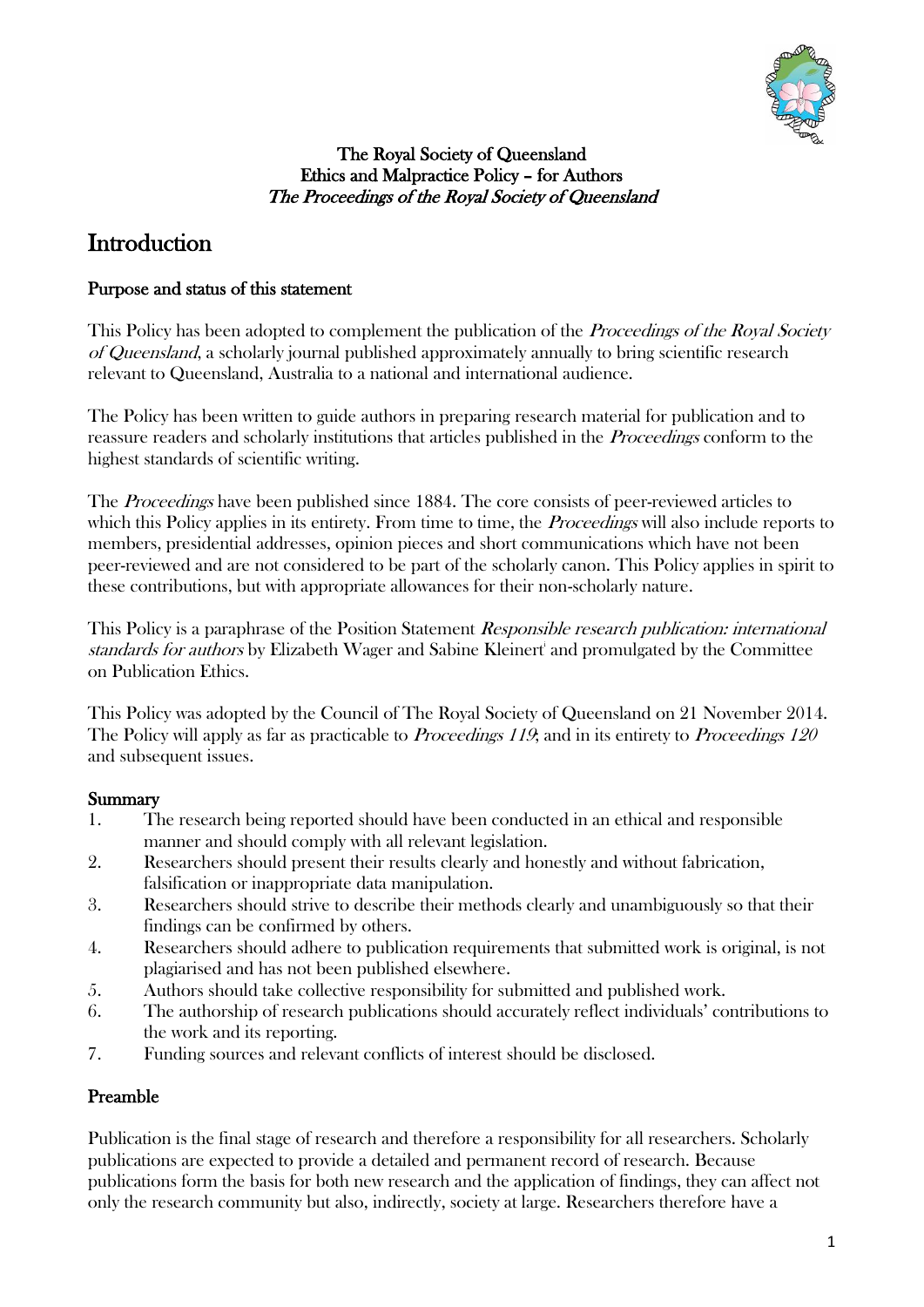responsibility to ensure that their publications are honest, clear, accurate, complete and balanced and should avoid misleading, selective or ambiguous reporting. Journal editors also have responsibilities for ensuring the integrity of the research literature and these are set out in a companion policy.

This document articulates the ethical standard expected of authors of the *Proceedings of the Royal* Society of Queensland (the "Proceedings" or the "journal") and describes responsible research reporting practice.

## Responsible research publication

### 1 Soundness and reliability

- 1.1 The research being reported should have been conducted in an ethical and responsible manner and follow all relevant legislation.
- 1.2 The research being reported should be sound and carefully executed.
- 1.3 Researchers should use appropriate methods of data analysis and display (and if needed, seek and follow specialist advice on this).
- 1.4 Authors should take collective responsibility for their work and for the content of their publications. Researchers should check their publications carefully at all stages to ensure that methods and findings are reported accurately. Authors should carefully check calculations, data presentations, typescripts/submissions and proofs. It is not the responsibility of the Editor to correct sloppy expression or to format a paper in the journal's style.

### 2 Honesty

2.1 Researchers should present their results honestly and without fabrication, falsification or inappropriate data manipulation. Research images (such as micrographs, X-rays, pictures of electrophoresis gels) should not be modified in a misleading way.

2.2 Researchers should strive to describe their methods and to present their findings clearly and unambiguously. Researchers should follow applicable reporting guidelines. Publications should provide sufficient detail to permit experiments to be repeated by other researchers.

2.3 Reports of research should be complete. They should not omit inconvenient, inconsistent or inexplicable findings or results that do not support the authors' or sponsors' hypothesis or interpretation.

2.4 Research funders and sponsors should not be able to veto publication of findings that do not favour their product or position. Researchers should not enter agreements that permit the research sponsor to veto or control the publication of the findings (unless there are exceptional circumstances, such as research classified by governments because of security implications).

2.5 Authors should alert the Editor promptly if they discover an error in any submitted, accepted or published work. Authors should cooperate with Editors in issuing corrections or retractions when required.

2.6 Authors should represent the work of others accurately in citations and quotations.

2.7 Authors should not copy references from other publications if they have not read the cited work.

### 3 Balance

3.1 New findings should be presented in the context of previous research. The work of others should be fairly represented. Scholarly reviews and syntheses of existing research should be complete, balanced and include findings regardless of whether they support the hypothesis or interpretation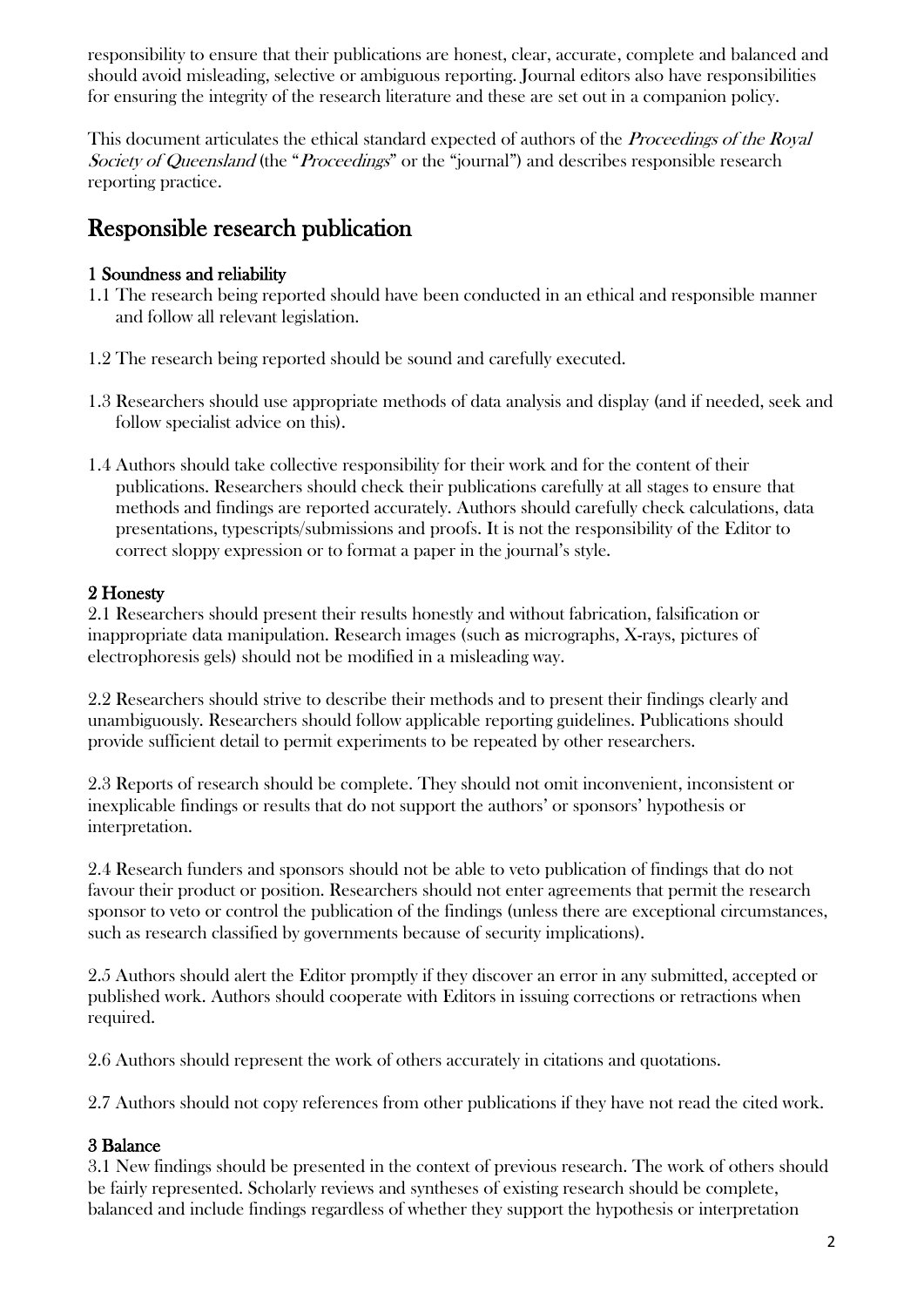being proposed. Editorials or opinion pieces presenting a single viewpoint or argument should be clearly distinguished from scholarly reviews.

3.2 Articles should explain the limitations of the study.

### 4 Originality

4.1 Authors should adhere to publication requirements that submitted work is original and has not been published elsewhere in any language. Work should not be submitted concurrently to more than one publication unless the editors have agreed to co-publication. If articles are co-published this fact should be made clear to readers.

4.2 Applicable copyright laws and conventions should be followed. Copyright material (such as tables, figures or extensive quotations) should be reproduced only with appropriate permission and acknowledgement.

4.3 Relevant previous work and publications, both by other researchers and the authors' own, should be properly acknowledged and referenced. The primary literature should be cited where possible.

4.4 Data, text, figures or ideas originated by other researchers should be properly acknowledged and should not be presented as if they were the authors' own. Original wording taken directly from publications by other researchers should appear in quotation marks with the appropriate citations.

4.5 Authors should inform the Editor if findings have been published previously or if multiple reports or multiple analyses of a single data set are under consideration for publication elsewhere. Authors should provide copies of related publications or work submitted to other journals.

4.6 Multiple publications arising from a single research project should be clearly identified as such and the primary publication should be referenced. Translations and adaptations for different audiences should be clearly identified as such, should acknowledge the original source and should respect relevant copyright conventions and permission requirements. If in doubt, authors should seek permission from the original publisher before republishing any work. 'Salami' publications are not welcomed and may be rejected without further examination.

### 5 Transparency

5.1 All sources of research funding, including direct and indirect financial support, supply of equipment or materials and other support (such as specialist statistical or writing assistance) should be disclosed.

5.2 Authors should disclose the role of the research funder(s) or sponsor (if any) in the research design, execution, analysis, interpretation and reporting.

5.3 Authors should disclose relevant financial and non-financial interests and relationships that might be considered likely to affect the interpretation of their findings or which the Editor, reviewers or readers might reasonably wish to know. In addition, authors should follow journal and institutional requirements for disclosing competing interests.

### 6 Appropriate authorship and acknowledgement

6.1 The research literature serves as a record not only of what has been discovered but also of who made the discovery. The authorship of research publications should therefore accurately reflect individuals' contributions to the work and its reporting.

6.2 In cases where major contributors are listed as authors while those who made less substantial or purely technical contributions to the research or to the publication are listed in an acknowledgement section, the criteria for authorship and acknowledgement should be negotiated at the start of the project. Ideally, authorship criteria within a particular field should be accepted, published and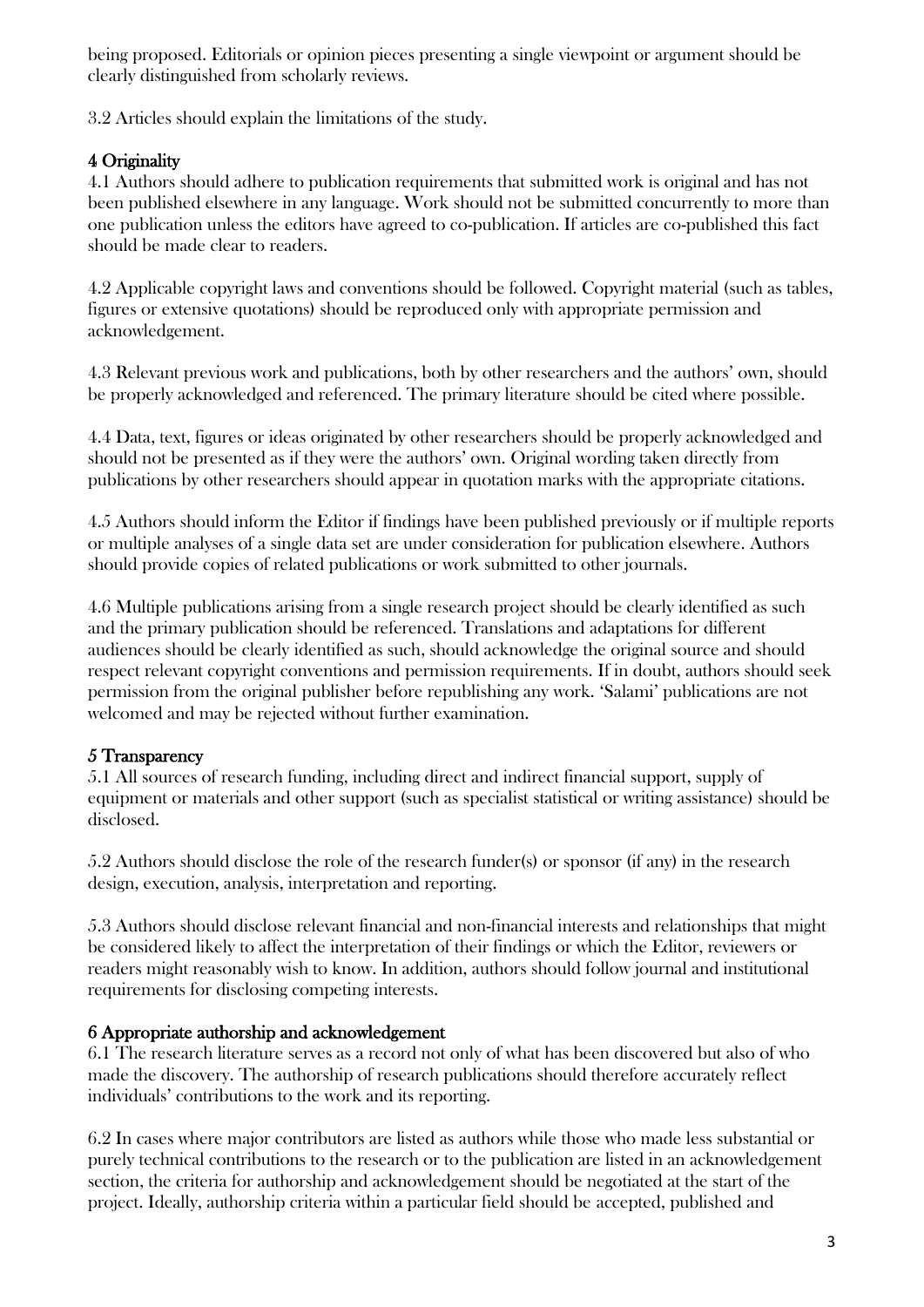consistently applied by research institutions, professional and academic societies and funders. The Editor is not expected to adjudicate in authorship disputes. Responsibility for the correct attribution of authorship lies with authors themselves working under the guidance of their institution. Research institutions should promote and uphold fair and accepted standards of authorship and acknowledgement. When required, institutions should adjudicate in authorship disputes and should ensure that due process is followed.

6.3 Researchers should ensure that only those individuals who meet authorship criteria (that is made a substantial contribution to the work) are rewarded with authorship and that deserving authors are not omitted. Institutions should encourage practices that prevent guest, gift, and ghost authorship.

(Explanation:

- $\triangleright$  guest authors are those who do not meet accepted authorship criteria but are listed because of their seniority, reputation or supposed influence;
- $\triangleright$  gift authors are those who do not meet accepted authorship criteria but are listed as a personal favour or in return for payment;
- $\triangleright$  ghost authors are those who meet authorship criteria but are not listed).

6.4 All authors should agree to be listed and should approve the submitted and accepted versions of the publication. Any change to the author list should be approved by all authors including any who have been removed from the list. The corresponding author should act as a point of contact between the Editor and the other authors and should keep co-authors informed and involve them in major decisions about the publication (such as responding to reviewers' comments).

6.5 Authors should not use acknowledgements misleadingly to imply a contribution or endorsement by individuals who have not, in fact, been involved with the work or given an endorsement.

#### 7 Accountability and responsibility

7.1 All authors should have read and be familiar with the reported work and should satisfy themselves that the article will conform to the Society's expectations as outlined in this Policy and the accompanying editorial Policy. In most cases, authors will be expected to take joint responsibility for the integrity of the research and its reporting. However, if authors take responsibility only for certain aspects of the research and its reporting, this should be specified in the publication.

7.2 Authors should work with the Editor to correct their work promptly if errors or omissions are discovered after publication.

7.3 Authors should abide by relevant conventions, requirements and regulations to make materials, reagents, software or datasets available to other researchers who request them. Researchers, institutions and funders should have clear policies for handling such requests. While proper acknowledgement is expected, researchers should not demand authorship as a condition for sharing materials.

7.4 Authors should respond appropriately to post-publication comments and published correspondence. They should attempt to answer correspondents' questions and supply clarification or additional details where needed.

#### 8 Adherence to peer review and publication conventions

8.1 Authors should follow publishers' requirements that work is not submitted to more than one publication for consideration at the same time.

8.2 Authors should inform the Editor if they withdraw their work from review, or choose not to respond to reviewer comments after receiving a conditional acceptance.

8.3 Authors should respond to reviewers' comments in a professional and timely manner.